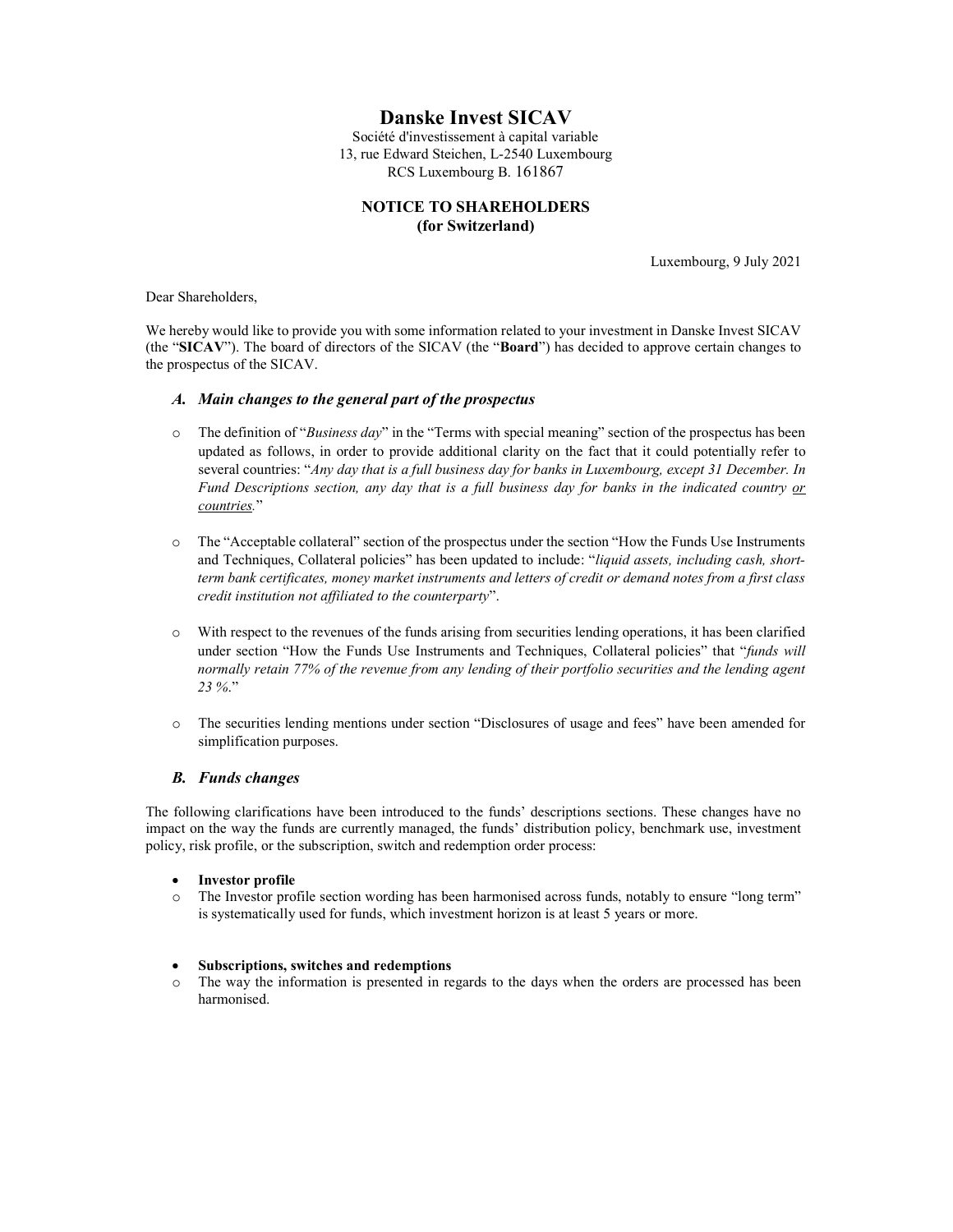# C. Funds specific changes

Funds specific changes are detailed in the appendix to this letter. These changes take effect on 12 August 2021 or any later date as may be decided by the Board, unless another date is indicated in the appendix. Shareholders in the funds listed below that are not in agreement with the contemplated changes may request, until the cut-off time for each fund (stated in the fund descriptions in the prospectus) on 10 August 2021, the full redemption or conversion of their holdings into any other fund within the SICAV free of redemption/conversion charges. This right is vested in with the investors of the following funds:

- Danish Bond
- Danish Mortgage Bond
- Euro Sustainable High Yield Bond
- European Bond
- Sverige
- US High Yield Bond

Both the prospectus as well as the relevant Key Investor Information Documents (KIIDs) will be made available online at danskeinvest.com and free of charge at the registered office of the SICAV.

Yours faithfully,

The Board of Directors of Danske Invest SICAV 13, rue Edward Steichen L-2540 Luxembourg

Please note that the legal valid version of this document in Switzerland is only provided in English.

The prospectus, the KIIDs, the articles of incorporation, the annual and semi-annual report, and further information can be obtained free of charge from the representative in Switzerland: Carnegie Fund Services S.A., 11, rue du Général-Dufour, CH-1204 Geneva, tel. 022 705 11 77. The Swiss paying agent in Switzerland is: Banque Cantonale de Genève, 17, quai de l'Ile, CH-1204 Geneva.